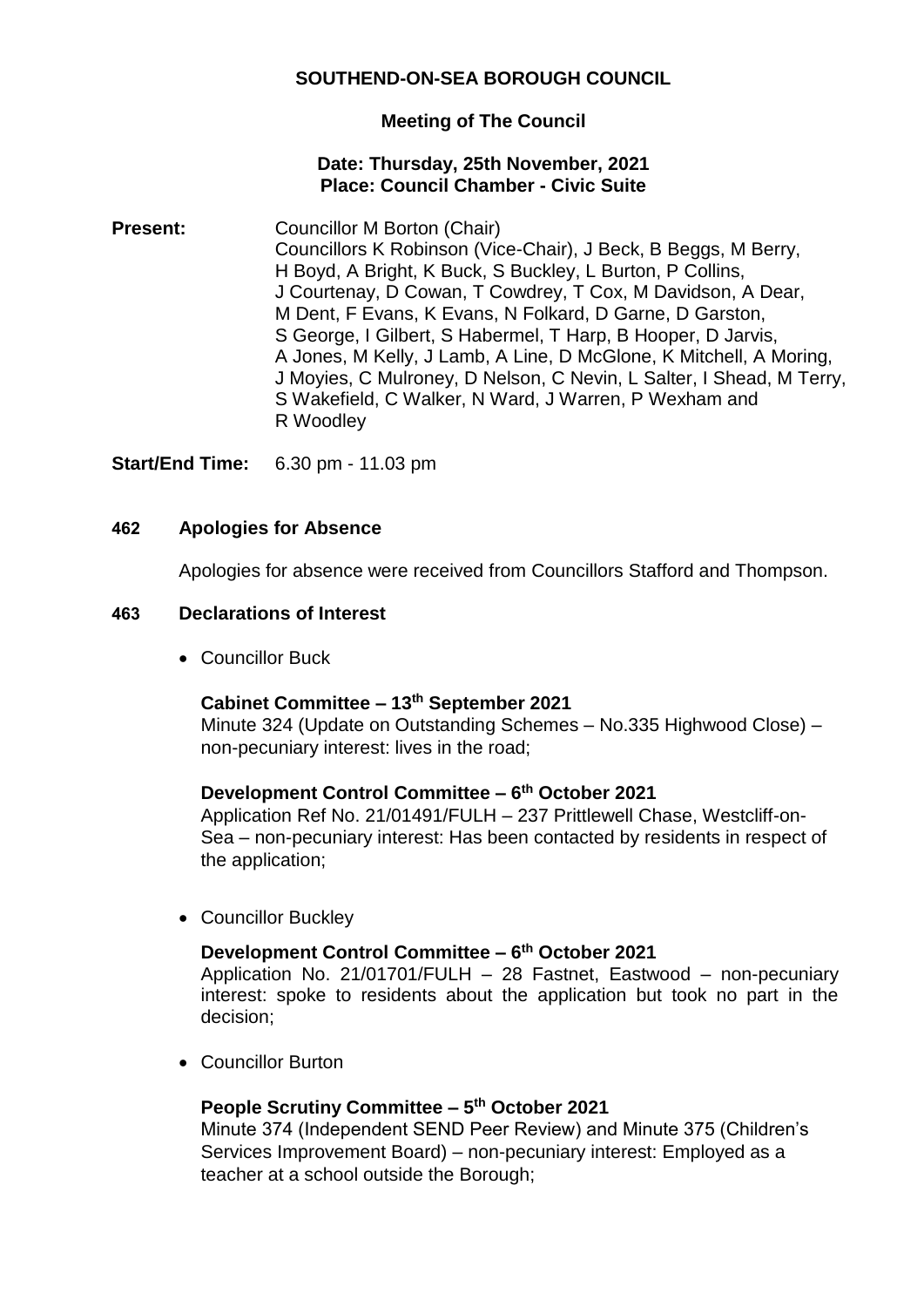# **Council – 25th November 2021**

Minute 486 (Opposition Business – Vecteo) – non-pecuniary interest: Employed as a teacher at a school outside the Borough;

Councillor Courtenay

# **Policy and Resources Scrutiny Committee – 7 th October 2021**

Minute 400 (Selective Licensing) – Pecuniary interest: Owns property within the areas of designation for the Selective Licensing Scheme (withdrew);

Councillor Cox

# **Cabinet Committee – 13th September 2021**

Minute 324 (Update on Outstanding Schemes – No. 215 Radar Close) – nonpecuniary interest: Colleague lives in the road;

Councillor Dent

# **Development Control Committee – 6 th October 2021**

Application Ref No. 20/02156/AMDT – Seaway Car Park, Southend-on-Sea – non-pecuniary interest: Has corresponded with residents in respect of the application;

Councillor F Evans

# **Place Scrutiny Committee – 4 th October 2021**

Minute 364 (Traffic Regulation Order Objection Report) – non-pecuniary interest: Friends live in Thorpe Bay Gardens;

Councillor Folkard

# **Cabinet Committee – 13th September 2021**

Minute 323 (Traffic Regulation Order Objection Report – Junction protection in Hayes Barton) – non-pecuniary interest: lives in the road;

Councillor Garne

# **Policy and Resources Scrutiny Committee – 7 th October 2021**

Minute 400 (Selective Licensing) – Non-pecuniary interest: partner of landlord not within the areas of designation for the Selective Licensing Scheme;

Councillor D Garston

**Development Control Committee – 6 th October 2021** Application Ref No. 21/01323/FULH – 29 St Augustine's Avenue, Thorpe Bay – non-pecuniary interest: Owner of neighbouring property is known to him;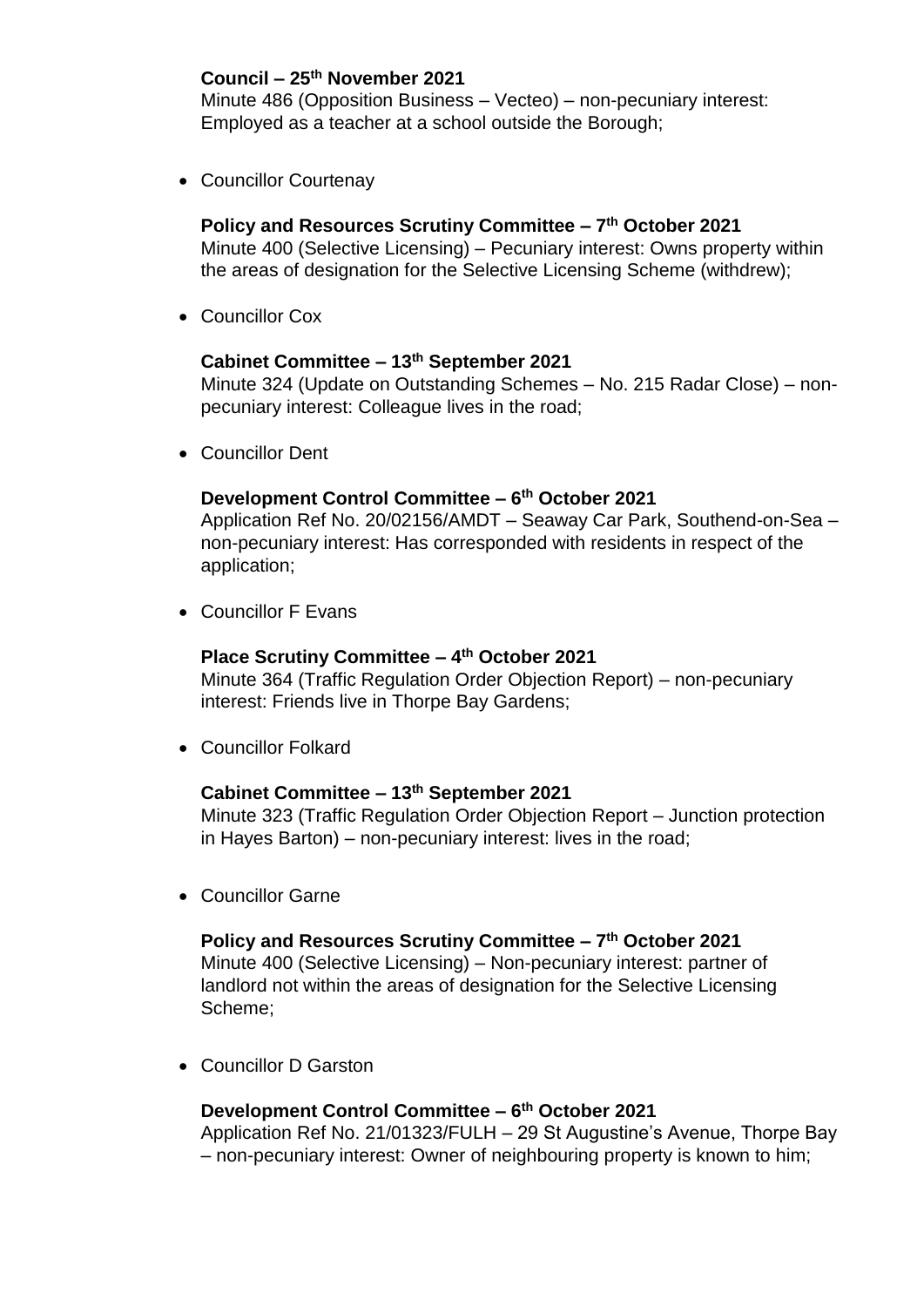Application Ref No. 21/01491/FULH – 237 Prittlewell Chase, Westcliff-on-Sea – non-pecuniary interest: Has been contacted by residents in respect of the application;

Councillor George

**Policy and Resources Scrutiny Committee – 7 th October 2021** Minute 400 (Selective Licensing) – non-pecuniary interest: Council's representative on the South Essex Alliance of Landlords and Residents (SEAL);

Councillor Gilbert

## **Development Control Committee – 6 th October 2021**

Application Ref No. 21/01323/FULH – 29 St Augustine's Avenue, Thorpe Bay – Non-pecuniary interest: Owner of neighbouring property is known to him;

Councillor Habermel

## **Cabinet Committee – 13th September 2021**

Minute 323 (Traffic Regulation Order Objection Report – Thorpe Bay Gardens) – Disqualifying non-pecuniary interest: family member lives in the section of road affected (withdrew);

# **Policy and Resources Scrutiny Committee – 7 th October 2021**

Minute 400 (Selective Licensing) – Non-pecuniary interest: Landlord of property not within the areas of designation for the Selective Licensing Scheme;

Councillor Harp

# **Health and Wellbeing Board – 8 th September 2021**

Minute 291 – A Better Start Southend Update – Non-pecuniary interest: wife is employed by SAVS and he is a volunteer with SAVS; family friend employed in senior role at ABSS;

Councillor Hooper

# **Cabinet Committee – 13th September 2021**

Minute 323 (Traffic Regulation Order Objection Report – Junction Protection in Eaton Road) – Non-pecuniary interest: lives in the road;

#### **People Scrutiny Committee – 5 th October 2021**

Minute 374 (Independent SEND Peer Review) and Minute 375 (Children's Services Improvement Board) – non-pecuniary interest: Director of a not-forprofit company that works with young people;

Councillor Jones

# **Development Control Committee – 6 th October 2021**

Application Ref No. 20/02156/AMDT – Seaway Car Park, Southend-on-Sea – Disqualifying non-pecuniary interest: Cabinet Member (withdrew);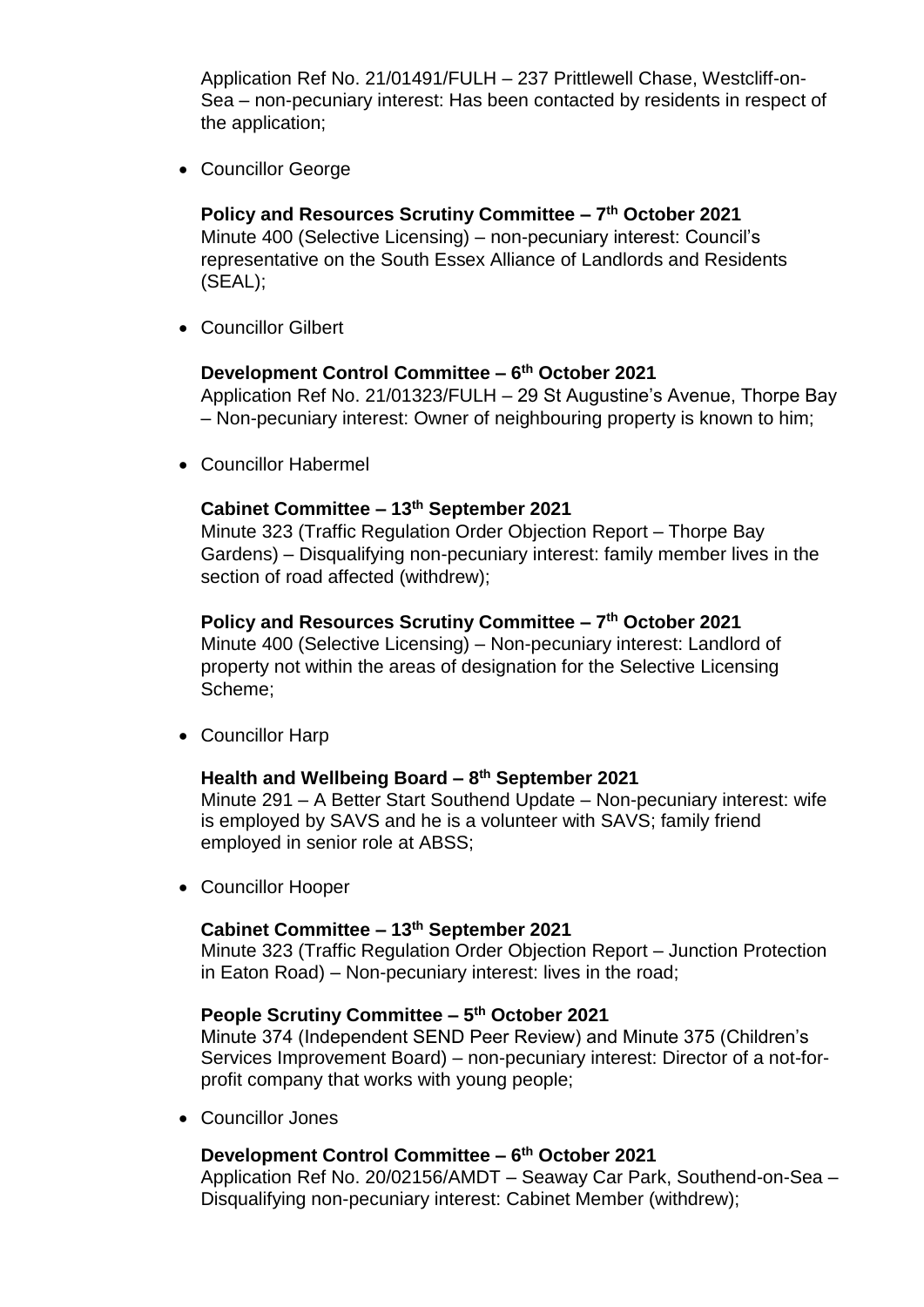• Councillor Moring

# **Place Scrutiny Committee – 4 th October 2021**

Minute 364 (Traffic Regulation Order Objection Report) – non-pecuniary interest: Lives in the vicinity of Thorpe Bay Gardens;

Councillor Moyies

## **Cabinet Committee – 13th September 2021**

Minute 323 (Traffic Regulation Order Objection Report – Junction Protection in Malmsmead) – non-pecuniary interest: lives in the road;

Councillor Mulroney

## **Development Control Committee – 6 th October 2021**

Application Ref No. 20/02156/AMDT – Seaway Car Park, Southend-on-Sea – Disqualifying non-pecuniary interest: Cabinet Member (withdrew);

Councillor Nelson

## **Place Scrutiny Committee – 4 th October 2021**

Minute 364 (Traffic Regulation Objection Report) – non-pecuniary interest: Friends live in the vicinity of Thorpe Bay Gardens and currently lives in Radar Close;

Councillor Nevin

## **Health and Wellbeing Board – 8 th September 2021**

Minute 287 – Pandemic Update and Minute 289 – ICS Boundary Progress Update – Non-pecuniary interests: Employed at external NHS Trust; previous employment at Broomfield and Southend Hospitals; family members employed at Mid and South Essex Trust hospitals and in the Trust's Estates Department; Group Director for Pathology at Mid and South Essex NHS Foundation Trust known through previous employment.

# **Cabinet Committee – 13th September 2021**

Minute 323 (Traffic Regulation Order Objection report – Junction Protection in Flemming Crescent) – non-pecuniary interest: Lives in the road;

# **Council – 25th November 2021**

Minute 465 (Public Questions) – One of the public questioners is her employer;

Councillor Salter

#### **Health and Wellbeing Board – 8 th September 2021**

Minute 287 (Pandemic Updates) and Minute 289 (ICS Boundary Review Progress Update) – Non-pecuniary interest: Husband is a consultant surgeon at Southend Hospital; daughter is a consultant at Basildon Hospital; Son-inlaw is GP in the Borough;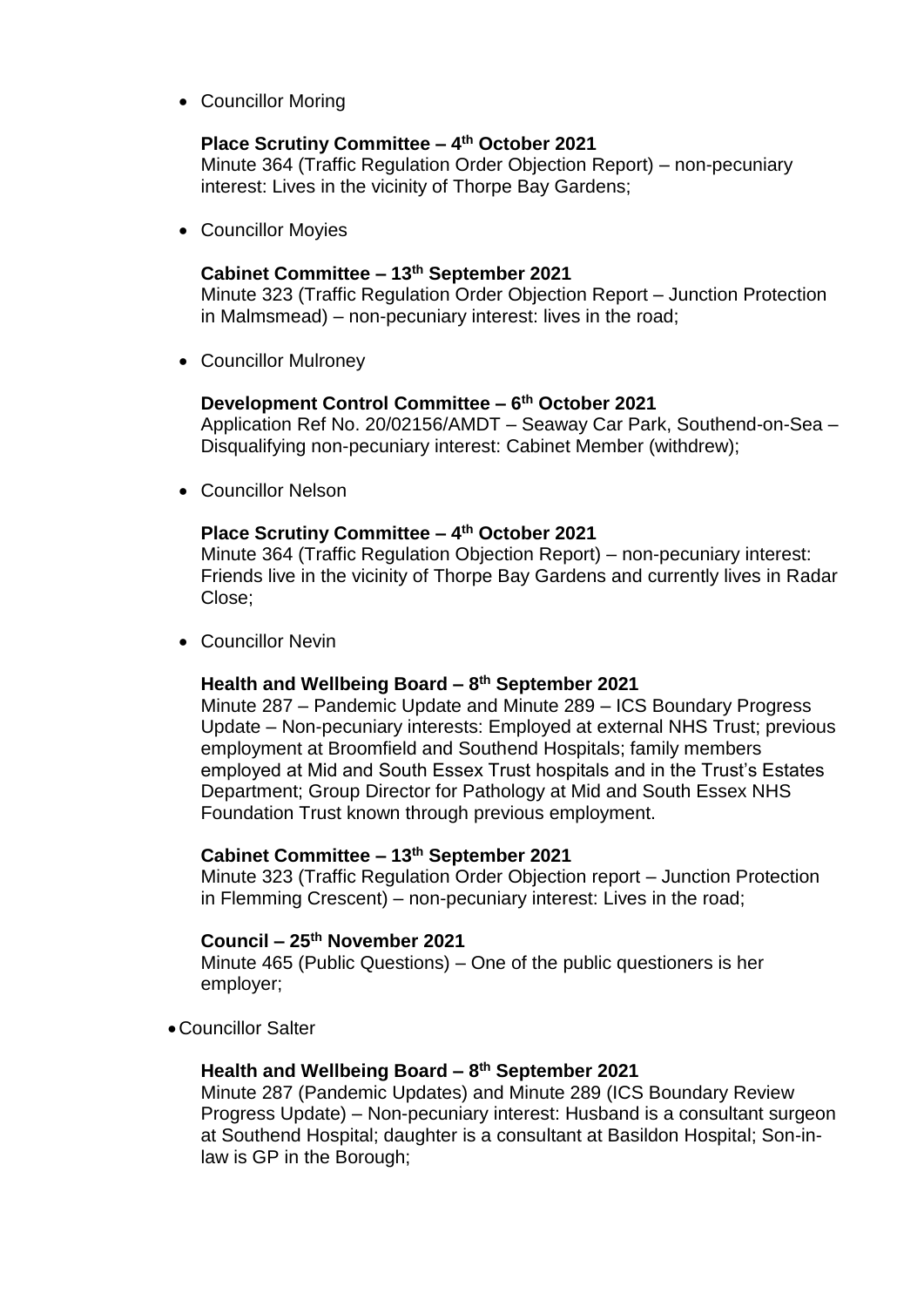Councillor Wakefield

# **Policy and Resources Scrutiny Committee – 7 th October 2021**

Minute 400 (Selective Licensing) – non-pecuniary interest: Landlord of House in Multiple Occupation (HMO) property with the Borough;

Councillor Woodley

# **Cabinet Committee – 13th September 2021**

Minute 323 (Traffic Regulation Order Objection report – Thorpe Bay Gardens) – non-pecuniary interest: Resident of the Burges Estate;

# Officer Interests

# **Place Scrutiny Committee – 12th October 2021**

Mr A Lewis and Mr A Richards – Minute 405 (Internal Audit Report: Better Queensway Highways Scheme) – non-pecuniary interests: Members of the Board of Porters Place LLP.

# **464 Communications**

## (a) Minutes Silence

The Council remained silent for one minute as a mark of respect to Theo Steel, former Chair of the Business Partnership and Renaissance Southend, and Keith Holder, former Council Emergency Planning Officer, who both sadly passed away recently.

The Council meeting coincided with White Ribbon Day (25<sup>th</sup> November) and Members of the Council remembered those women who had lost their lives through violence.

#### (b) Women's Tour

On Thursday  $7<sup>th</sup>$  October 2021 the stage four of the Women's Cycling Tour was hosted by Southend-on-Sea. The Worshipful the Mayor, on behalf of the Council, extended her thanks and appreciation to everyone involved for making this a successful event.

# **465 Questions from Members of the Public**

The relevant Cabinet Members responded to written questions received from the public.

# **466 Questions from Members of the Council**

The relevant Cabinet Members responded to written and supplementary questions received from Councillors.

# **467 Minutes of the Meeting of Council held on Thursday, 9 September 2021**

Resolved:

That the minutes of the meeting held on Thursday,  $9<sup>th</sup>$  September 2021, be confirmed and signed as a correct record.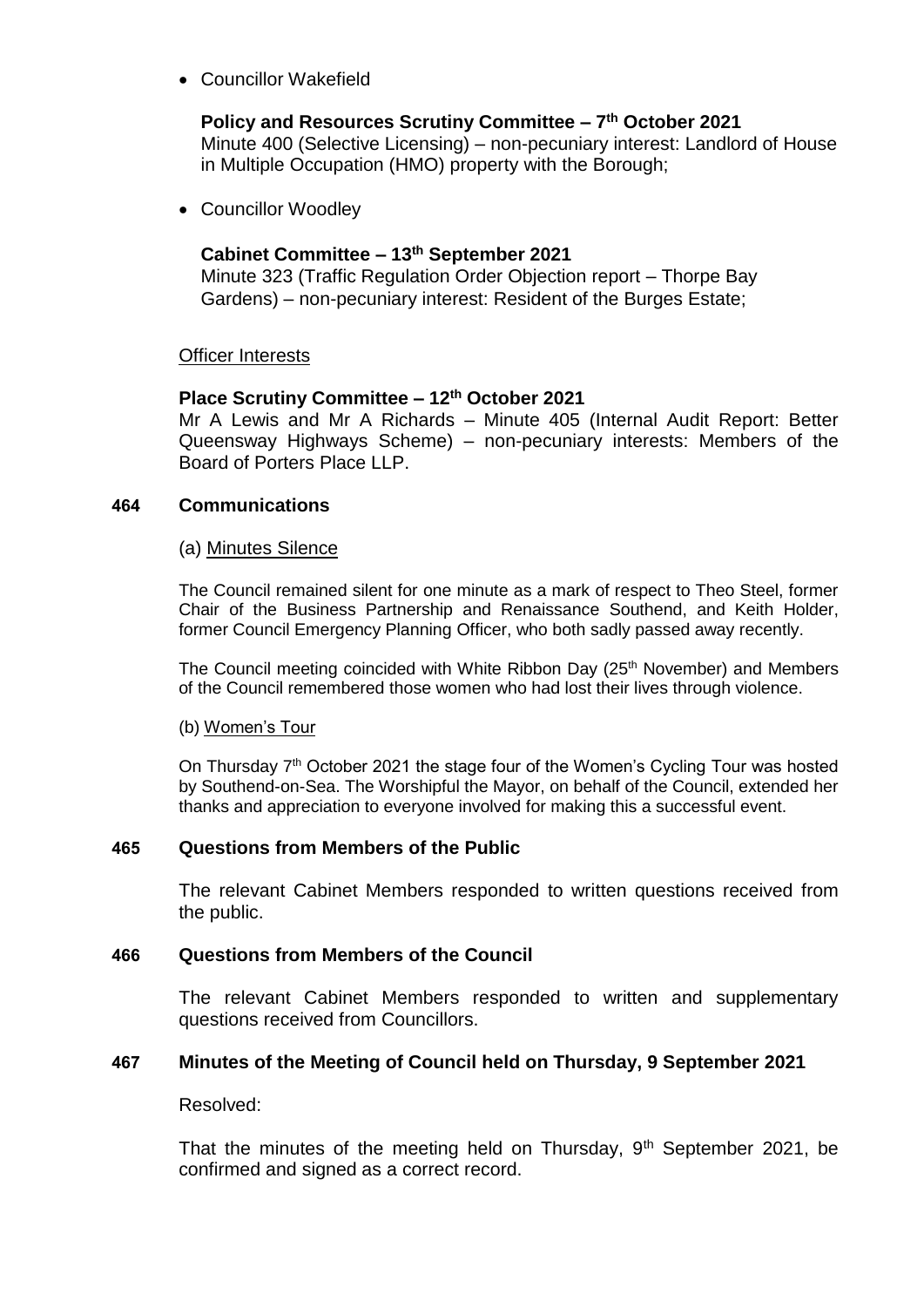## **468 Petition - Esplanade Gardens: Replacement of Paving Slabs with Tarmacadam**

Councillor Folkard presented a petition containing 26 signatures from residents objecting to the Council's proposals to replace paving slabs with tarmacadam in Esplanade Gardens.

Resolved:

That, in accordance with Council Procedure Rule 15.7 the petition be referred to the Cabinet Committee.

## **469 Minutes of the meeting of Appointments and Disciplinary Committee held on Wednesday, 8 September 2021**

Resolved:

That the minutes of this meeting, be noted.

# **470 Minutes of the meeting of Health and Wellbeing Board held on Wednesday, 8 September 2021**

Resolved:

That the minutes of this meeting, be noted.

## **471 Minutes of the meeting of Cabinet Committee held on Monday, 13 September 2021**

Resolved:

That the minutes of this meeting, be noted.

#### **472 Minutes of the meeting of Cabinet held on Tuesday, 14 September 2021**

Resolved:

That the minutes of this meeting, be noted and the recommendations contained in Minute 330 (Resourcing Better Outcomes Financial Report for July 2021) and Minute 341 (Regulatory of Investigatory Powers), be approved.

# **473 Minutes of the meeting of Appointments and Disciplinary Committee held on Monday, 20 September 2021**

Resolved:

That the minutes of this meeting, be noted.

## **474 Minutes of the meeting of Licensing Sub-Committee A held on Tuesday, 21 September 2021**

Resolved:

That the minutes of this meeting, be noted.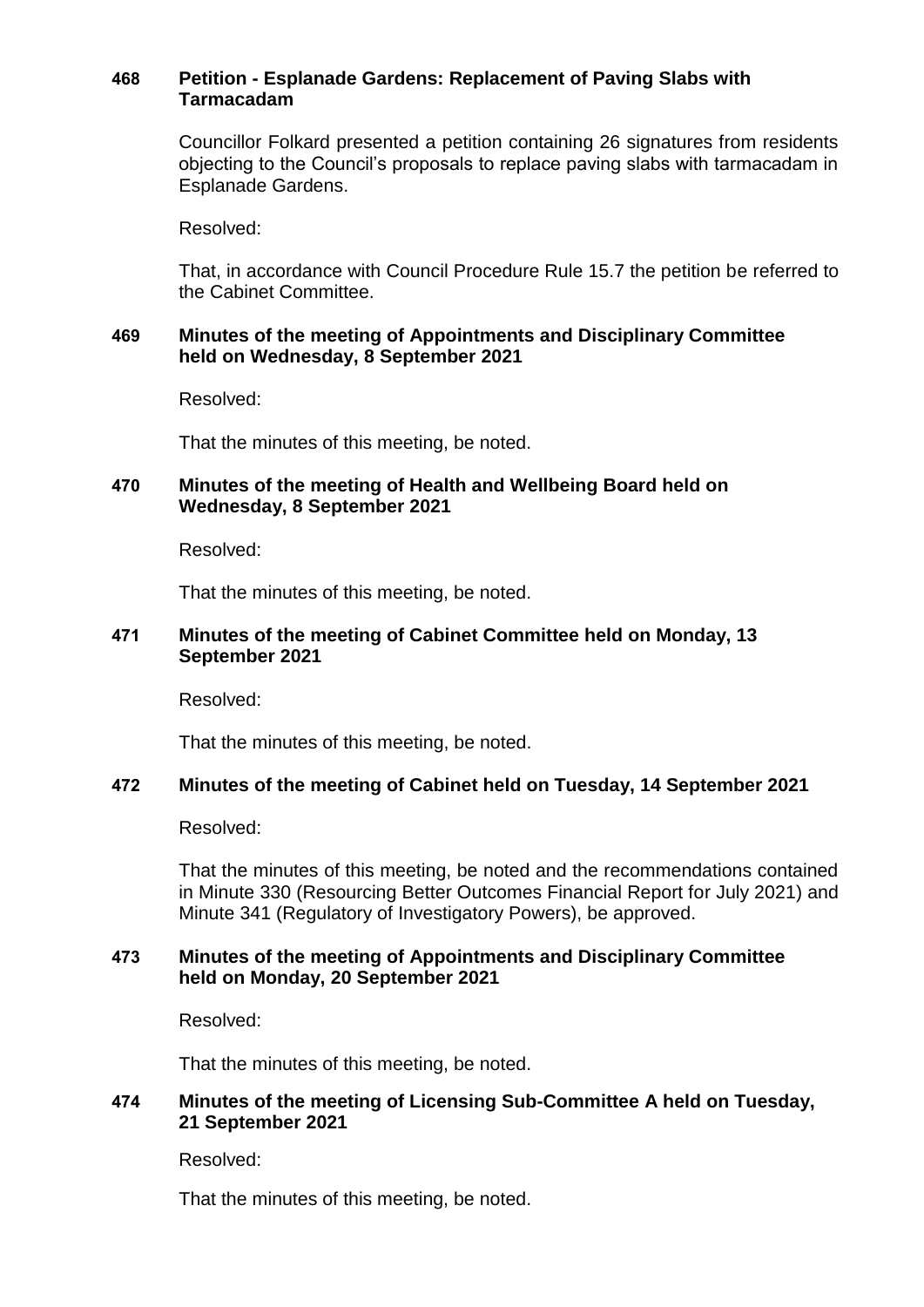## **475 Minutes of the meeting of Cabinet Committee held on Tuesday, 21 September 2021**

Resolved:

That the minutes of this meeting, be noted.

## **476 Minutes of the meeting of Audit Committee held on Wednesday, 22 September 2021**

Minute 359 (Internal Audit Report: Better Queensway Highways Scheme) was considered in conjunction with Minute 405 of the Special Place Scrutiny Committee held on 12th October 2021.

Resolved:

That the minutes of this meeting, be noted.

## **477 Minutes of the meeting of Place Scrutiny Committee held on Monday, 4 October 2021**

During consideration of Minute 364 (Traffic Regulation Order Objection Report) a motion to refer the matters relating to Thorpe Bay Gardens TRO and Crosby Road TRO back to Cabinet Committee was proposed and seconded.

Upon being put the vote, the motion to refer the matters back was carried.

Resolved:

That the minutes of this meeting be noted with Minute 364 (Thorpe Bay Gardens TRO and Crosby Road TRO) and the associated part of Cabinet Committee Minute 323, being referred back to Cabinet Committee.

## **478 Minutes of the meeting of Appointments and Disciplinary Committee held on Tuesday, 5 October 2021**

Resolved:

That the minutes of this meeting, be noted.

# **479 Minutes of the meeting of People Scrutiny Committee held on Tuesday, 5 October 2021**

Resolved:

That the minutes of this meeting, be noted.

# **480 Minutes of the meeting of Development Control Committee held on Wednesday, 6 October 2021**

Resolved:

That the minutes of this meeting, be noted.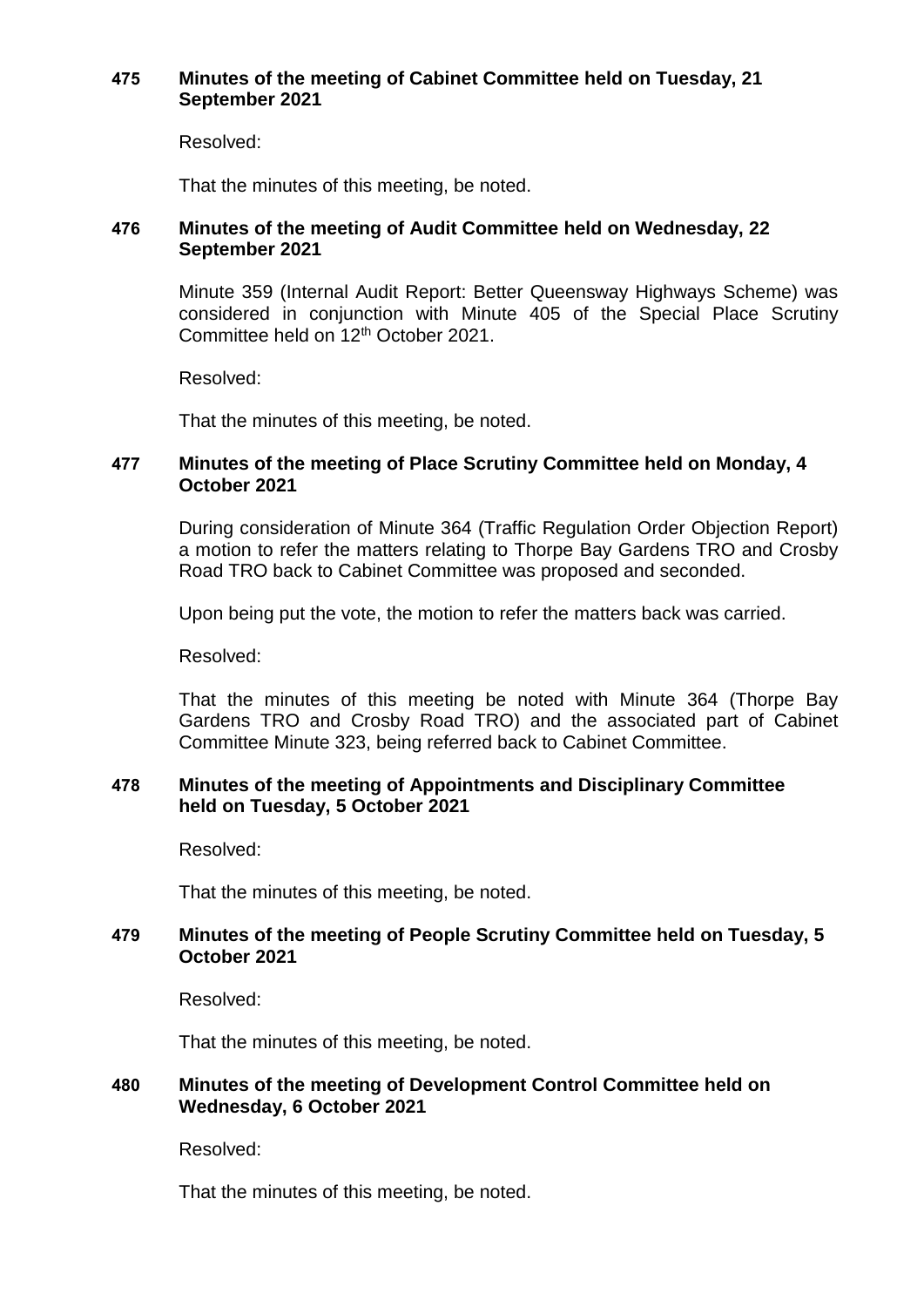## **481 Minutes of the meeting of Appeals Committee B held on Thursday, 7 October 2021**

Resolved:

That the minutes of this meeting, be noted.

# **482 Minutes of the meeting of Policy and Resources Scrutiny Committee held on Thursday, 7 October 2021**

During consideration of Minute 400 (Selective Licensing) a motion to refer the matter back to Cabinet was proposed and seconded.

Upon being put to the vote, the motion to refer the matter back to Cabinet was carried.

Resolved:

That the minutes of this meeting be noted with Minute 400 (Selective Licensing) and the associated Cabinet Minute 333 being referred back to Cabinet.

# **483 Minutes of the meeting of Special Place Scrutiny Committee held on Tuesday, 12 October 2021**

Minute 405 (internal Audit Report: Better Queensway Highways Scheme) was considered in conjunction with Minute 359 of the Audit Committee held on 22nd September 2021.

During consideration of Minute 405 and the Audit Committee Minute 359 (Internal Audit Report: Better Queensway Highways Scheme) two motions were moved and seconded to recommend to Cabinet that:

(1) The powers delegated to officers by Cabinet in relation to Better Queensway should cease; and

(2) The powers delegated to officers by Cabinet in relation to Better Queensway should not cease.

Upon being put to the vote:

The recommendation set out at (1) above was not carried.

The recommendation set out at (2) above was carried.

Resolved:

That the minutes of this meeting be noted with Cabinet being recommended not to cease the powers delegated to officers by Cabinet in relation to Better Queensway.

# **484 Notice of Motion - Lock Car Park Gates to Borough's Parks**

The Notice of Motion submitted by Councillors Wakefield and Ward was withdrawn.